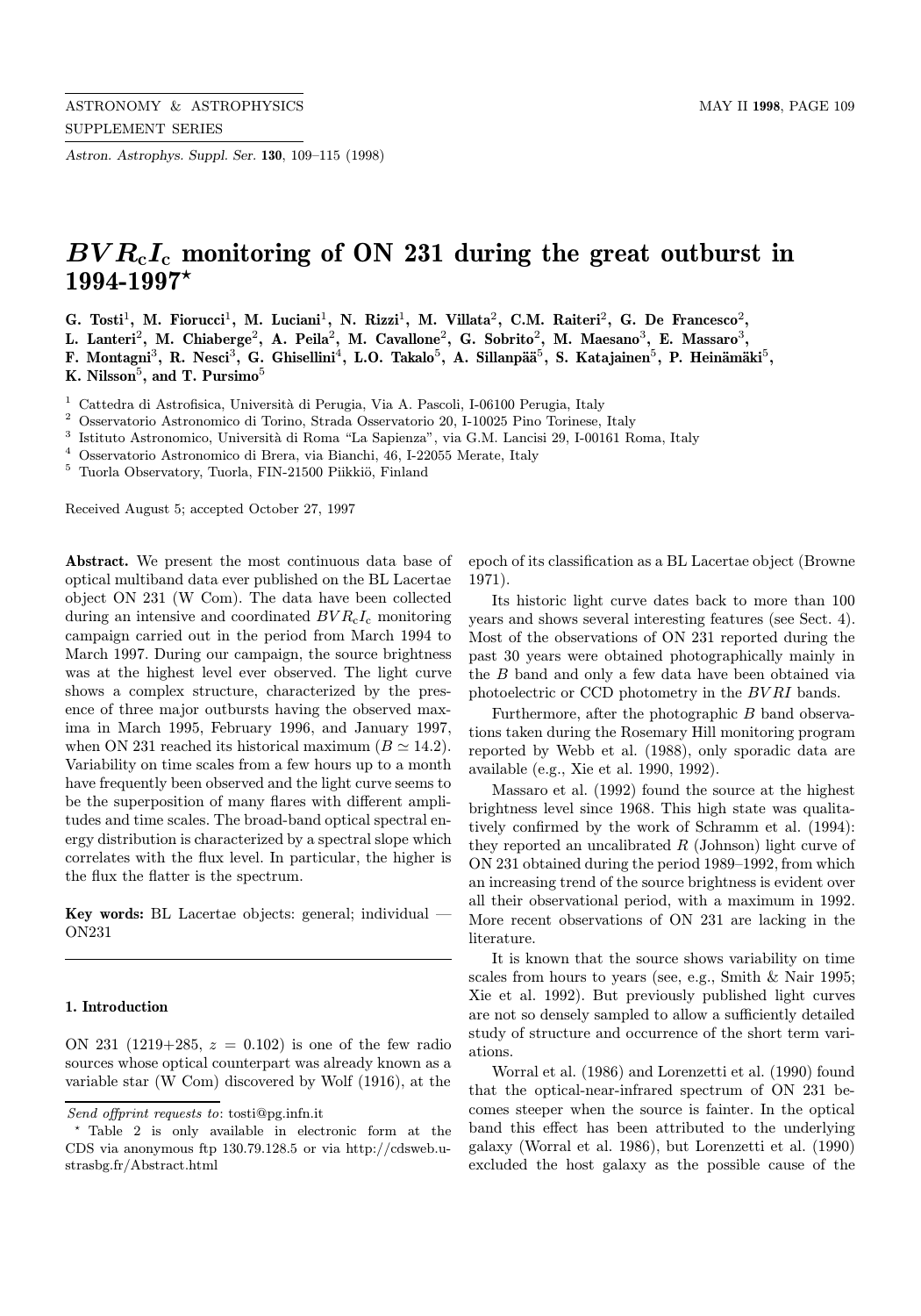near-infrared spectral variability observed in ON 231. Also in this case the spectral analysis of the optical continuum was performed only over a limited period of time and during relatively faint states of the source: there is no information on the behaviour of the spectral slope during a large outburst or during rapid flares.

Moreover,  $\gamma$ -ray emission from ON 231 has been detected by the EGRET experiment on board the Compton Gamma Ray Observatory CGRO (von Montigny et al. 1995). This  $\gamma$ -ray emission was revealed only above 300 MeV. The derived photon spectral index was  $\sim 1.27$ , which makes the ON 231 spectrum one of the hardest ever observed within the whole EGRET blazars sample (Sreekumar et al. 1996). The source was included in the supplement to the second EGRET Catalog, built after the completion of the CGRO phase 3 (Thompson et al. 1996).

According to the current models, the optical emission could be strongly coupled to the high energy  $\gamma$ -rays (see, e.g., Ghisellini et al. 1997). In this contest, simultaneous observations in the optical and  $\gamma$ -ray bands could be crucial to understand the nature of the  $\gamma$ -ray emission in blazars.

Starting from the above considerations, ON 231 was intensively observed within a coordinated optical monitoring of a selected sample of  $\gamma$ -ray loud BL Lac objects carried out by the Perugia, Roma, Torino and Tuorla groups.

In this paper we present and discuss in detail the  $BVR<sub>c</sub>I<sub>c</sub>$  light curves of ON 231 obtained during the period 1994–1997, when the source was found at the highest brightness state ever observed.

#### 2. Observations

Our photometric observations were carried out with several telescopes: the 1.05 m astrometric telescope of the Torino Observatory, the 0.4 m Automatic Imaging Telescope (AIT) of the Perugia University Observatory, the 0.5 m telescope of the Astronomical Station of Vallinfreda, and the 1.0 m telescope at Tuorla Observatory. All the telescopes were equipped with CCD cameras and Johnson-Cousins  $BVR_{c}I_{c}$  filters. Details on each telescope and observing procedures can be found in Villata et al. (1997), Tosti et al. (1996), Massaro et al. (1996) and Katajainen et al. (1997). Data reduction was performed with the standard IRAF, MIDAS, and other locally developed procedures such as Robin (see Villata et al. 1997) and REDUCE, the automatic reduction software developed by the Perugia group (Fiorucci & Tosti 1996). The comparison among the data acquired with different telescopes in the same night is fully satisfying: the mean differences are always less than one standard deviation, while the maximum differences do not exceed two standard deviations. Furthermore, no significant colour effect was found.

The  $V, R_c, I_c$  magnitudes of the comparison stars in the field of ON 231, used by all the groups to reduce the data, have been published by Fiorucci & Tosti (1996a). We extend now this sequence also to the  $B$  band; the  $B$ magnitudes of stars A, D, and C1 (see the finding chart reported by Fiorucci & Tosti 1996a) are:  $12.64 \pm 0.03$  (star A),  $16.37 \pm 0.05$  (star D), and  $17.71 \pm 0.05$  (star C1). The B values derived for the stars A and D are in agreement with the ones reported by Wing (1973).

## 3. Results

The photometric observations presented in this paper cover the period March 1994 - March 1997. We observed the source during 234 nights, out of the 1121 possible ones, obtaining more than 1100  $BVR<sub>c</sub>I<sub>c</sub>$  photometric points.

Table 1 gives a summary of the whole campaign reporting, for each visibility period of the source, the measured magnitude range and the number of observations (in parenthesis) in each filter.

The list of the observations is given in Table 2, which can be retrieved from CDS/authors. On some occasions ON 231 was observed more than once within the same night with different telescopes in this case only the nightly averaged magnitudes are reported in Table 2.

Our  $B, V, R_c$  and  $I_c$  light curves are shown in Fig. 1. This plot, drawn using the whole set of data, show three well sampled outbursts reaching the maximum around March 1995, February 1996 and January 1997, respectively. The best sampled curves are those in the V and  $R_c$ bands, while the poorest is that in the B band. The total variation amplitudes observed in the different bands are similar:  $\Delta B = 1.54$ ,  $\Delta V = 1.65$ ,  $\Delta R_c = 1.64$ ,  $\Delta I_c = 1.53$ . In the following subsections we will discuss in detail the source behaviour in each campaign separately.

#### 3.1. The 1994–1995 light curve

In the period March–July 1994 (JD = 2449416 – 537), ON 231 was observed only by the Perugia and Rome groups. The source was apparently stable with small fluctuations around  $V \sim 15.2$ . A small flare likely occurred at the end of April 1994, when the source was observed only once at  $V = 14.82$  (JD = 2449470).

We started to observe again ON 231 in January 1995: the  $R_c$  light curve is shown in Fig. 2a. The object brightened by  $\sim$  1.5 magnitudes from JD = 2449729 to JD = 2449788, following a quasi linear trend with rapid flares superimposed on it.

The decline from the maximum of the outburst  $(R_c =$ 13.36, in March 1995) shows a complex structure: a first fading of about  $\Delta R_c = 0.5$  in ten days was soon followed (at  $JD = 2449808$ ) by a flare having a total duration of about 60 days. This flare is characterized by a quite rapid increase (about two days), a rapid flickering (amplitude of about  $\Delta R_c = 0.1$ ) around the maximum value ( $R_c \sim 13.9$ ) for about 30 days, and a further decline of  $\sim$  0.8 mag for other 30 days.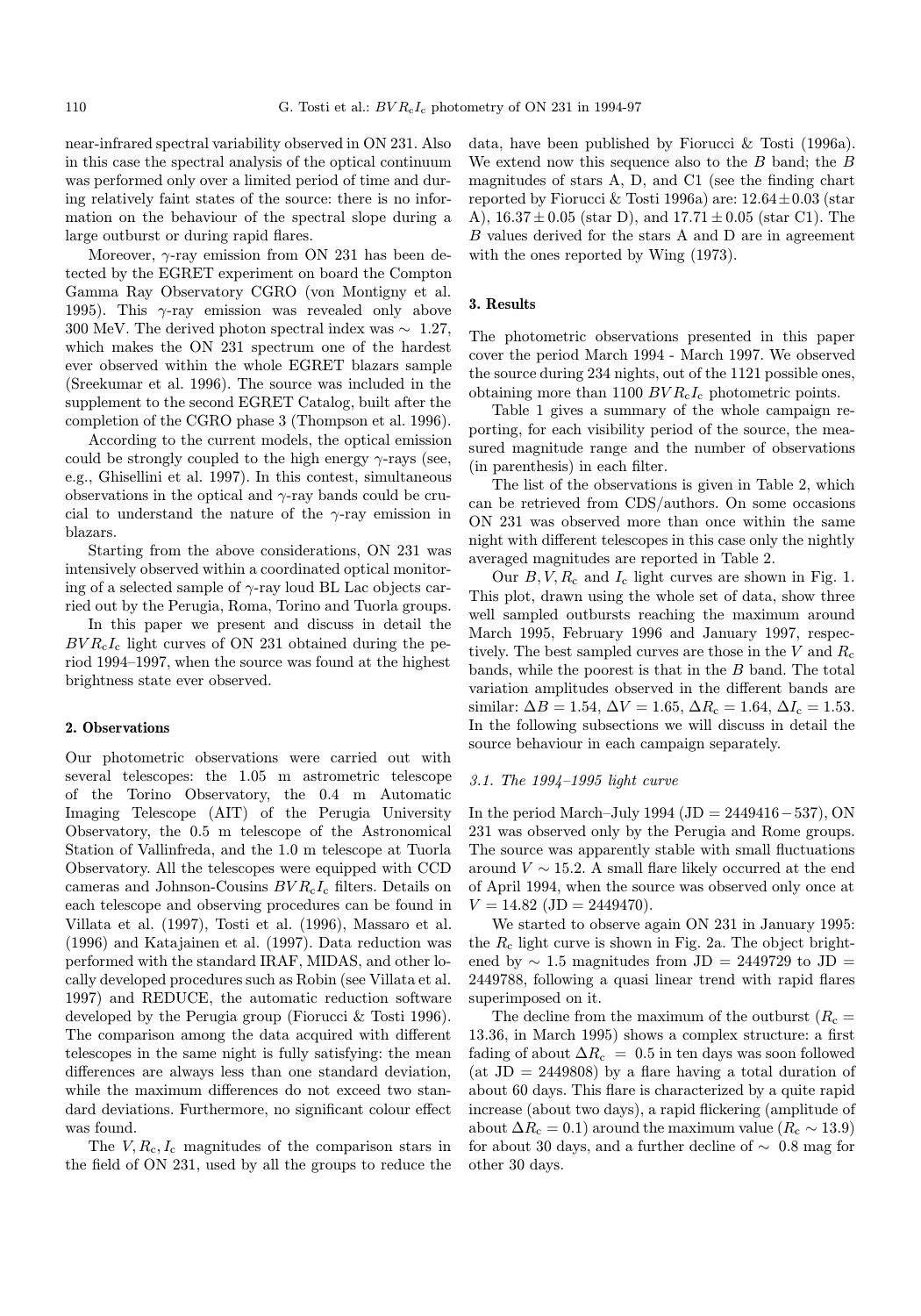

Fig. 1. The  $B,V,R_{\rm c}$  and  $I_{\rm c}$  Light curves of ON 231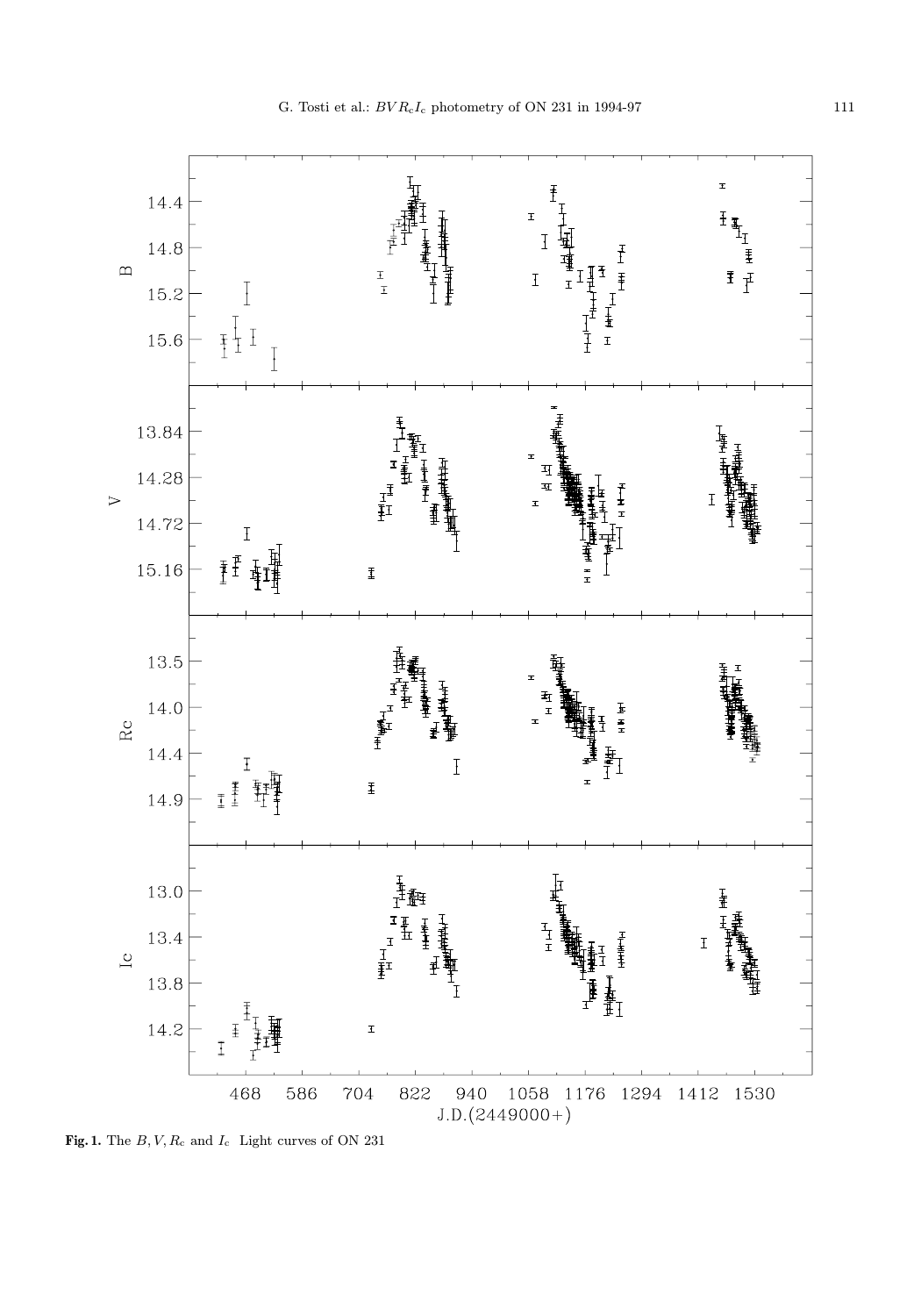| Obs. Period $B$ |                                                                                      |                                          |  |
|-----------------|--------------------------------------------------------------------------------------|------------------------------------------|--|
| 1994-95         | $14.23 - 15.77(61)$ $13.73 - 15.30(98)$                                              | $13.36 - 15.00(113)$ $12.90 - 14.43(86)$ |  |
| 1995-96         | $14.29 - 15.67(42)$ $13.61 - 15.26(176)$ $13.38 - 14.74(137)$ $12.95 - 14.03(111)$   |                                          |  |
| 1996-97         | $14.26 - 15.13$ (17) $13.86 - 14.87$ (100) $13.52 - 14.51(106)$ $13.02 - 13.87$ (61) |                                          |  |

Table 1. Summary of the optical monitoring (1994.03.05-1997.03.29)

Around  $JD = 2449861$  a new flare emerged with a brightness increase of  $\sim 0.5$  mag in 12 days and a decline lasted ∼ 30 days. Several rapid variations with amplitude of ∼ 0.2 mag and duration of ∼ 3 days are superimposed to the major trend of this flare.

#### 3.2. The 1996 light curve

When ON 231 was newly observed in December 1995  $(JD = 2450063)$ , it was found in a bright state  $(V =$ 14.08). The V light curve to June 1996 is shown in Fig. 2b. The observed maximum of the 1996 outburst reached  $V = 13.61$  at JD = 2450111. Bad weather prevented us from getting a well sampled monitoring before this date, so that we cannot say whether the observed maximum was the real maximum of the outburst. It is likely that it was actually the historic one, since by assuming the same  $B - V$  of the previous night we can estimate  $B \simeq 14.04$ . After the peak ON 231 faded, with a regular trend, to  $V = 14.46$  in about 30 days. Apart from flickering, which was always present during this decline, a rapid flare having a duration of only two days and an amplitude  $\Delta V \sim 0.3$ was observed at  $JD = 2450122$ . The source brightness remained quite constant ( $V \sim 14.4$ ) from JD = 2450140 to JD = 2450165, then it faded to  $V = 15.26$  in two weeks. After this minimum, the object brightened again to  $V = 14.43$  in 9 days and then it fell to  $V = 14.82$  in two days. Another, scarcely sampled,  $\Delta V \sim 0.5$  flare is visible from  $JD = 2450195$  to  $JD = 2450221$ . At the end of the observational season (June 1996), the source was brightening again.

## 3.3. The 1997 light curve

At the beginning of the last observational season (December 1996), the source was found at an intermediate level of brightness (V  $\sim$  14.5, at JD = 2450440), during the raising to the observed maximum of the 1997 outburst ( $V = 13.86$  at JD = 2450455). This very bright state lasted for about 10 days; after then, ON 231 declined to  $V = 14.85$  in about two months. During this period many rapid flares, with  $\Delta V \sim 0.2 - 0.3$  and time scales of 2–3 days, were also observed superimposed to the descending trend. Figure 2c also shows a flare of  $\Delta V \sim 0.5$ occurring from  $JD = 2450480$  to  $JD = 2450507$ , which was soon followed by other two rapid flares of small amplitude, peaked at  $JD = 2450508$  and  $JD = 2450516$ .

# 3.4. The optical light curve during the CGRO pointings

In order to study the possible correlation between the optical and the  $\gamma$ -ray luminosities, we intensified our monitoring during the CGRO pointings of ON 231.

ON 231 has been detected by EGRET during phases 1 and 2 (May 1991 – September 1993) (von Montigny et al. 1995). During these periods no optical data are available.

The source was in the field of view of EGRET several times during September 1993 – October 1994 (CGRO phase 3). The strongest  $\gamma$ -ray emission was observed in the period from November 23 to December 1, 1993. This occurred a few months before the starting of our monitoring program. We have only a few sporadic observations during the viewing periods 322 (April 5–19, 1994;  $JD = 2449448 - 462$ ) and 326 (May 10–17, 1994; JD =  $2449483 - 490$ . In both cases EGRET was unable to detect  $\gamma$ -ray emission, while in the optical band the source was in a faint state  $(V \sim 15.1)$ .

We obtained a well sampled light curve of ON 231 during the CGRO phase 4 pointing of April 25 – May 9, 1995 (JD = 2449832 – 847), when the source was in a quite bright and active state ( $R_c = 13.60 - 14.02$ ; see Fig. 2a). As far, no EGRET data are available to allow a comparison with our optical data.

EGRET observed again ON 231 in February 20 – March 5, 1996 ( $JD = 2450134 - 148$ ) and found it in a relatively bright state (Maisack et al. 1997). This occurred only a few days after the peak of the 1996 optical outburst (see Fig. 2b), when the source was in very bright state.

Considering the EGRET data so far available, ON 231 seems to show variability also in the  $\gamma$ -ray spectral region. Moreover, by comparing the  $\gamma$  data with the optical ones obtained by us in 1994–1997, the existence of a possible temporal association between the brightness level observed in the two spectral regions can be suggested.

#### 4. The historical light curve of ON 231

The historical B-band light curve of ON 231 covers a period of about 100 years. In Fig. 2d we plotted our B band data together with all the photometric data we were able to find in the literature since 1935. We did not plot the photographic measures by Romano (1972) (he used a panchromatic emulsion without filters) from January, 1962 to December, 1971, and those of Hoffleit (1973), who used a wrong comparison sequence (see Pollock et al. 1974).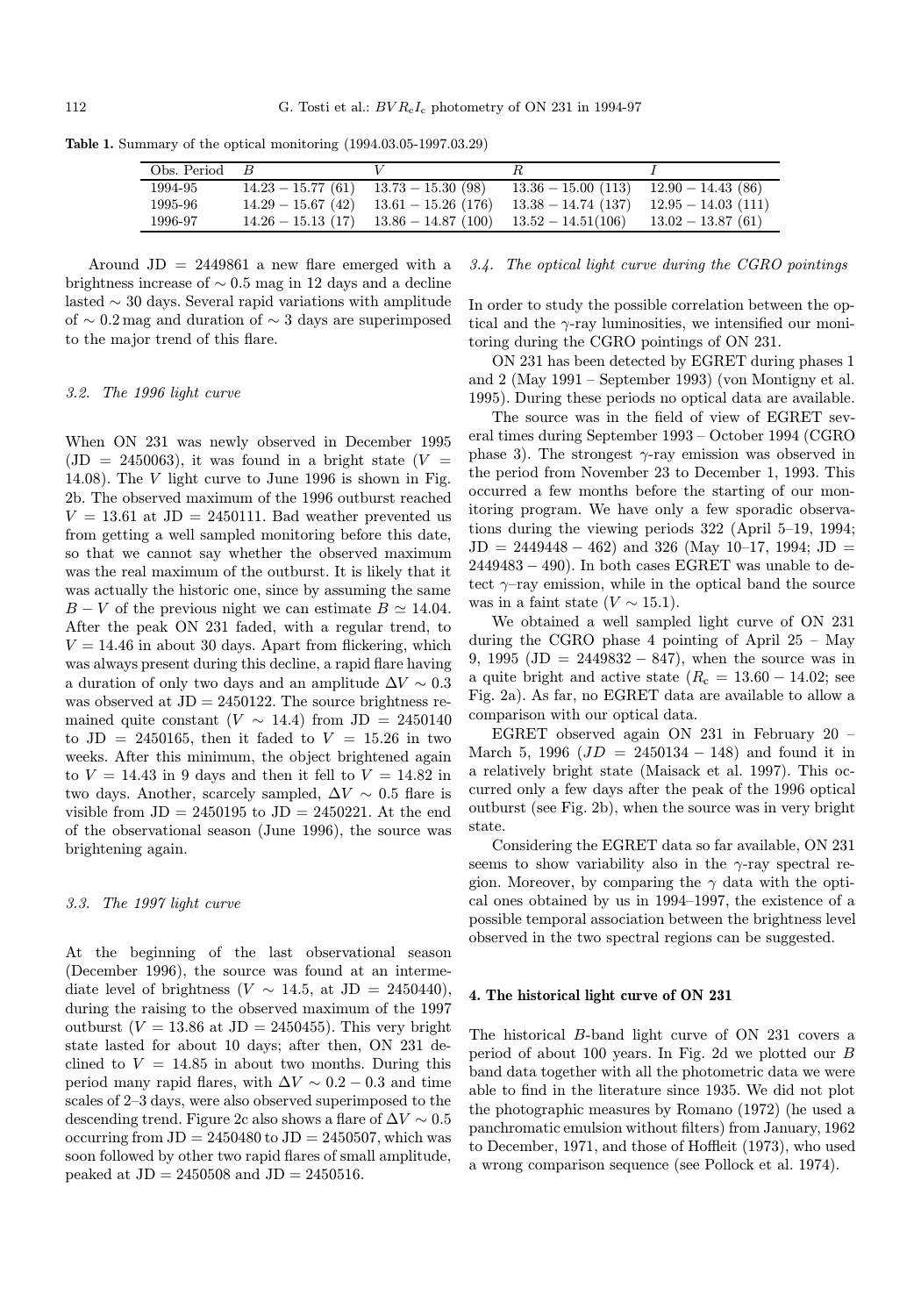

Fig. 2. a) The  $R_c$ -band light curve during the 1995 flare. b) The V-band light curve during the 1996 flare. c) The V-band light curve during the 1997 flare. d) The historical B-band light curve of ON 231. This lightcurve is based on the data from: Kurochkin (1971); Pollock et al. (1974); Wing (1973); Zelk et al. (1981); Markova & Fomin (1975); Barbieri & Romano (1981); Barbieri et al. (1988); Tapia Craine & Johnson (1976); Strittmatter et al. (1972); Xie et al. (1987); O'Dell et al. (1978); Craine & Warner (1973); Schaefer (1980); Battistini et al. (1974); Webb et al. (1988); Xie et al. (1988); Xie et al. (1990); Xie et al. (1992); Massaro et al. (1992), this paper

Although the whole data set is somewhat inhomogeneous because of the different photometric techniques, reduction strategies and comparison sequences used in the past, the variability pattern showed in Fig. 2d appears significant. It shows the presence of several variable components characterized by different time scales. Two well sampled outbursts have been observed around 1940 and 1968. Another one occurred around 1953, but it is poorly sampled. These outbursts have an amplitude of one magnitude and an overall duration of about 6 years, and seem to be imposed on a slower secular variation of the total brightness of the source. After the deep minimum observed in 1972–74, the brightness of ON 231 began to increase following a slow, quasi linear trend, with a small outburst visible in the period 1979–1981. Superimposed on this trend there are complex variations characterized by a total amplitude of about one magnitude and a time scale of about 4 years (Smith & Nair 1995). From a visual inspection of the historic light curve, Pollock (1974) suggested a possible quasi-periodicity of about 14 years for the outbursts, a value which agrees with the period of  $13.6 \pm 1.3$  years recently proposed by Liu et al. (1995).

During our monitoring campaign the source brightness was at the highest value ever observed since 1940, reaching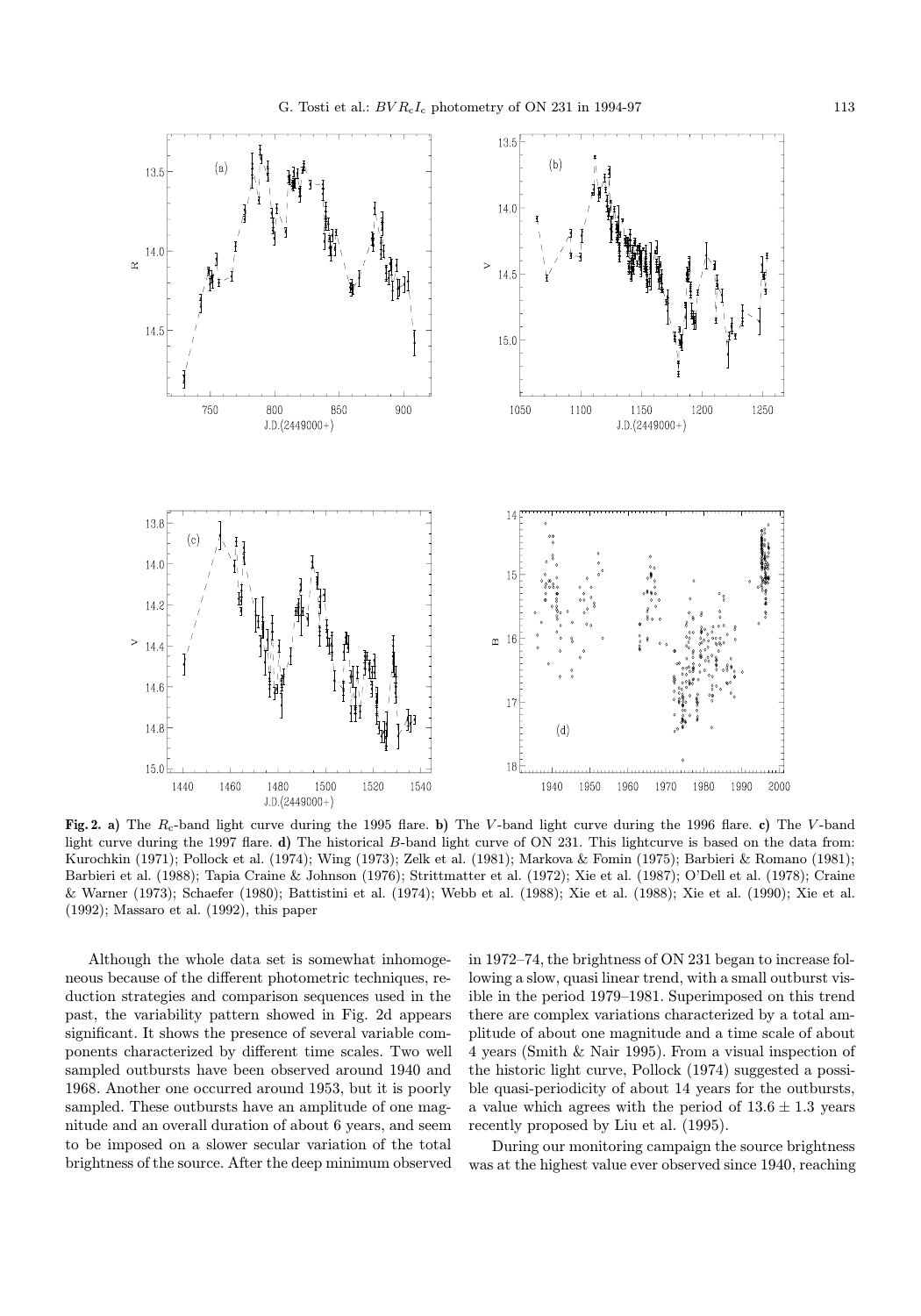the historical maximum of  $B \sim 14.2$ . This shows that the increasing luminosity trend, started more than 20 years ago, is still going on.

As a last note we would like to point out that the 1995– 1997 outbursts occurred at the epoch foreseen on the base of the 14 years period. However, the historic data have long gaps and hence we must wait for future observations to have a confirmation of the existence of such a cyclic variation in the light curve of ON 231.

#### 5. The spectral behaviour

Our measurements represent the most continuative  $B, V, R_c$  and  $I_c$  data base available on this source and allows to study the spectral changes and in particular to search for a correlation between the spectral slope of the optical continuum and the flux level on time scales from days to years.

In order to evaluate the spectral slope of the broad band energy distribution, the  $BVR<sub>c</sub>I<sub>c</sub>$  magnitudes were converted into flux values using the zero magnitude fluxes given by Mead et al. (1990). The correction for the galactic interstellar reddening was performed by using the colour excess  $E_{(B-V)}$  deduced by the relation  $N_{\text{(H)}}/E_{(B-V)}$  = 5.2 10<sup>21</sup> (Shull & Van Steenberg 1985), where  $N_{\text{(H)}}$  is the equivalent hydrogen absorbing column density due to our Galaxy, and by adopting the value  $R = 3.1$  (Riecke & Lebofsky 1985) for the ratio  $A_V/E_{(B-V)}$ . By using the value  $N_{\text{(H)}} = 1.88 \, 10^{20} \, \text{cm}^{-2}$  derived by Lamer et al. (1996) from the data reported by Stark et al. (1992), we found  $A_V = 0.11$  in the direction of ON 231. The  $BR<sub>c</sub>I<sub>c</sub>$ extinction coefficients  $A_B = 0.15, A_R = 0.09$  and  $A_I = 0.07$ , were calculated with the interpolation formula given by Cardelli et al. (1989).

We estimated the spectral index  $\alpha$  and its uncertainty for all our observations with measurements in at least three different bands by fitting a power-law  $(f_{\nu} = k\nu^{\alpha})$ to the observed fluxes. In order to minimize the errors, and to eliminate effects due to possible intranight rapid variations, we included in our analysis only  $BVR<sub>c</sub>I<sub>c</sub>$  observations separated by no more than 30 min and made from a single site. Following this criterion we obtained 143 points to estimate the spectral slope of ON 231 in 1994-1997. In Fig. 3 we plotted the temporal behaviour of the spectral index during our monitoring. The spectral slope varied closely following the flux variations also in the course of rapid flares.

By comparing the mean value  $\alpha = -1.25 \pm 0.12$  derived by us with that reported in the past by Cruz-Gonzales & Huchra (1984), Worral el al. (1986) and Weistrop et al. (1985), who found  $\alpha \sim -1.6$  when the source was in a faint state ( $V \sim 15.5 - 16.3$ ), a general flattening of the optical continuum of ON 231 is evident. This could be directly correlated to the quasi constant raising of its brightness during the last 20 years.

ON 231  $-0e$  $-0.8$  $-1.4$  $-1.$ 600 800  $J.D. (2449000+)$ 1200 1400

Fig. 3. Plot of the spectral index vs. Julian Day



**Fig. 4.** Plot of spectral index vs.  $F_R$ . The straight line represents a best fit to the data

The spectral index plotted vs the flux in the  $R_c$  band is shown in Fig. 4: the existence of a positive correlation is apparent. The linear correlation coefficient  $r$  is equal to 0.61, which is significant at a confidence level  $> 99.9\%$ . A nonparametric correlation analysis, using the Spearman rank correlation, which is more robust than linear correlation, gives  $r_s = 0.63$  (confidence level  $> 99.9\%$ ) confirming the previous result.

Weistrop et al. (1985) have shown the presence of an elliptical nebulosity surrounding the central point source and estimated a total magnitude  $V \sim 17.3$ . To investigate if the correlation between spectral slope and flux could be due to the effect of the underlying galaxy, we have subtracted such a contribution by assuming  $V = 17.3$ ,  $z = 0.102$  ( $H_0 = 75, q_0 = 0.5$ ) and  $B - V = 1.00, V - R =$  $0.65, V - I = 1.35$  as the typical color index value of the host galaxy, which were derived from the standard model of elliptical galaxies reported by Arimoto & Yoshi (1987).

Subtracting this contribution does not alter the significance of the correlation. In fact we found  $r = 0.40$ (confidence level > 99.9%) and  $r_s = 0.43$  (c.l. > 99.9%). Also the mean value of the spectral slope changed little after galaxy subtraction ( $\alpha = -1.15 \pm 0.12$ ).

To completely remove this correlation we must assume that the galaxy contribution amounts to  $V \sim 16.1$ , but ON 231 has been observed as faint as  $V \sim 16.8$  (see e.g. Battistini et al. 1974), so we must exclude such a high